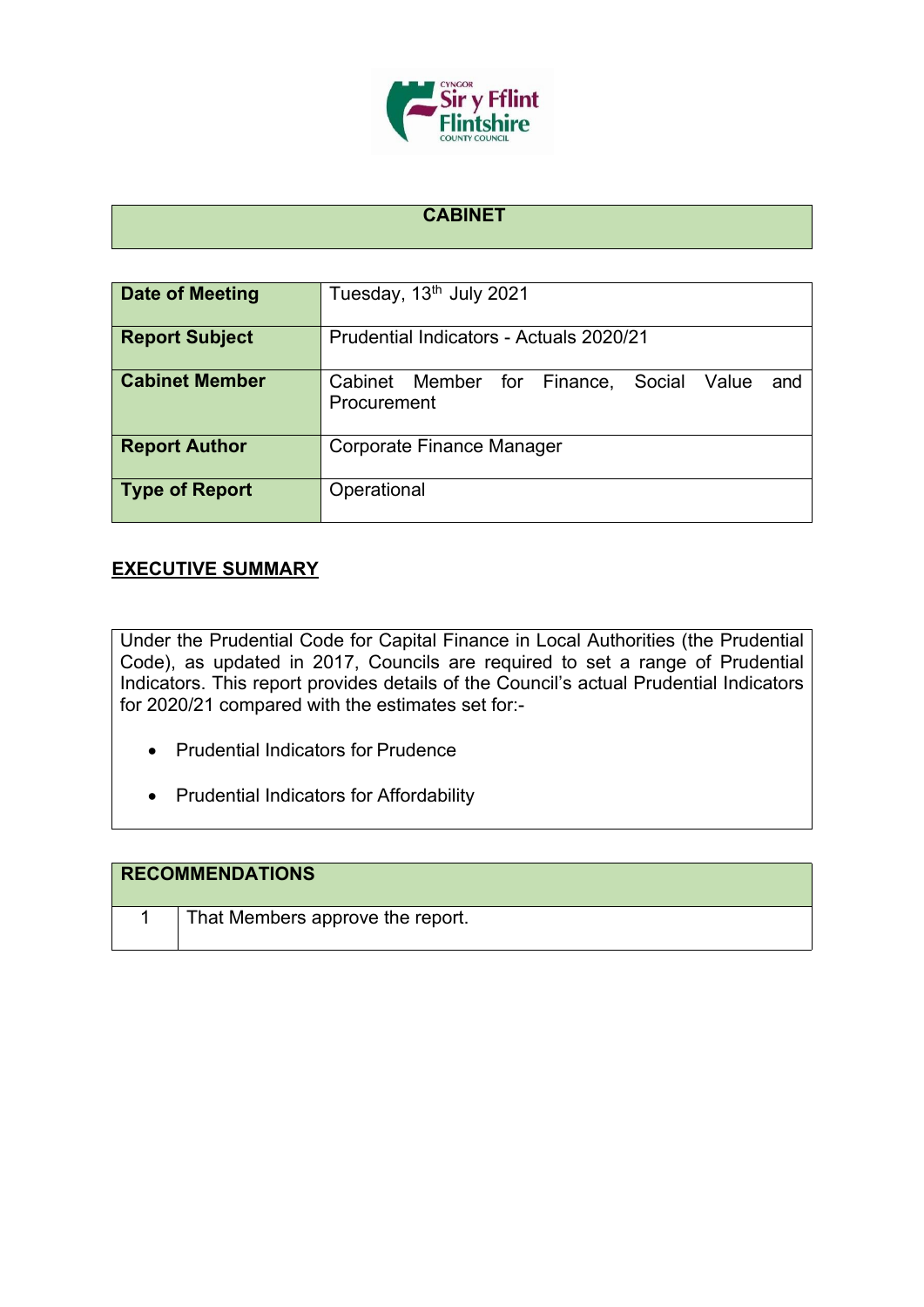## **REPORT DETAILS**

| 1.00 | <b>EXPLAINING THE PRUDENTIAL INDICATORS</b>                                                                                                                                                                                                                                                                                                                                                                                                       |
|------|---------------------------------------------------------------------------------------------------------------------------------------------------------------------------------------------------------------------------------------------------------------------------------------------------------------------------------------------------------------------------------------------------------------------------------------------------|
|      | <b>Background</b>                                                                                                                                                                                                                                                                                                                                                                                                                                 |
| 1.01 | The background to this item is provided in the reports to Cabinet on 16th June<br>2020, Prudential Indicators Actuals 2019/20, to Council on 28 <sup>th</sup> January 2020,<br>Prudential Indicators 2020/21 to 2022/23 and to Council on 8th December<br>2020, Capital Strategy including Prudential Indicators 2021/22 to 2023/24.                                                                                                              |
| 1.02 | The Prudential Code has been developed by the Chartered Institute of Public<br>Finance & Accountancy (CIPFA) as a professional code of practice to support<br>local authorities in determining their programmes for capital investment in<br>fixed assets. Local authorities are required by Regulation to have regard to<br>the Prudential Code when carrying out duties under Part 1 of the Local<br>Government Act 2003.                       |
| 1.03 | The framework established by the Prudential Code is intended to support<br>local strategic planning, local asset management planning and robust option<br>appraisal. The objectives of the Code are to ensure, within a clear framework,<br>that the capital investment plans of local authorities are affordable, prudent<br>and sustainable, and that treasury management decisions are taken in<br>accordance with good professional practice. |
| 1.04 | The Prudential Code sets out the indicators that must be used, and the factors<br>that must be taken into account in preparing them.                                                                                                                                                                                                                                                                                                              |
|      | <b>Changes to CIPFA's Codes of Practice 2017</b>                                                                                                                                                                                                                                                                                                                                                                                                  |
| 1.05 | CIPFA published new editions of the Prudential Code for Capital Finance in<br>Local Authorities and the Treasury Management in the Public Services: Code<br>of Practice and Cross-sectoral Guidance in late December 2017 which<br>complement each other.                                                                                                                                                                                         |
| 1.06 | Changes to the revised Codes which impact on the Prudential Indicators are<br>minimal. The main difference being that there is no longer a need to include<br>an indicator for the Estimated Impact of Capital Decisions on Council Tax and<br>Rent levels. All changes within the 2017 Code which impact on Prudential<br>Indicators below have therefore been made.                                                                             |
| 1.07 | Actual Prudential Indicators for 2020/21 have now been calculated in respect<br>of the following:-                                                                                                                                                                                                                                                                                                                                                |
|      | <b>Estimates of Capital expenditure</b>                                                                                                                                                                                                                                                                                                                                                                                                           |
|      | <b>Estimates of Capital Financing Requirement</b><br>$\bullet$                                                                                                                                                                                                                                                                                                                                                                                    |
|      | <b>Authorised Limit</b>                                                                                                                                                                                                                                                                                                                                                                                                                           |
|      | Estimates of Financing Costs to Net Revenue Stream                                                                                                                                                                                                                                                                                                                                                                                                |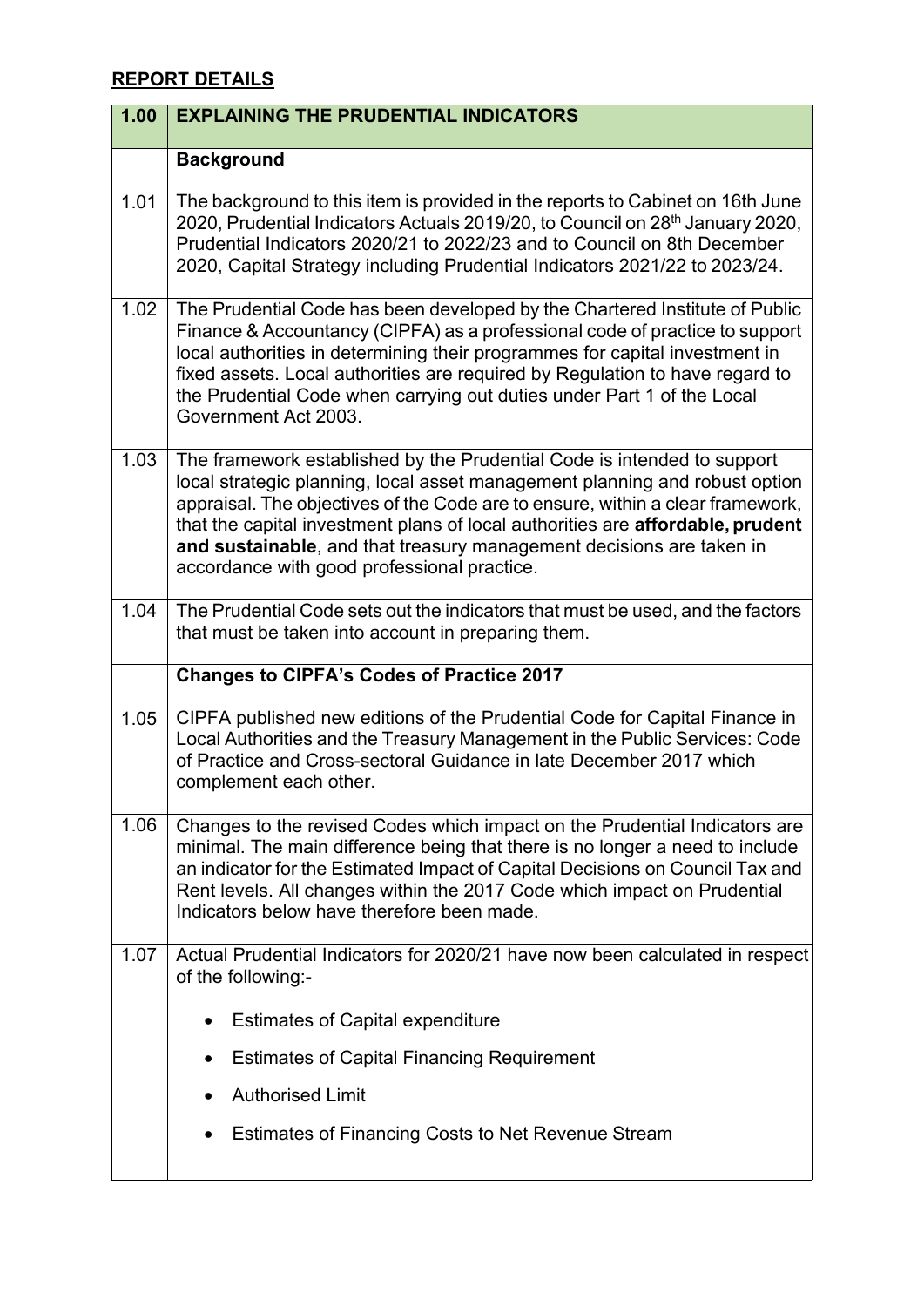|      | The Code does not specify how the Council should have regard to these<br>factors, but instead concentrates on the means by which it demonstrates that<br>the proposals are affordable, prudent and sustainable.                                                                                                                                                                                                                                                                                         |               |                 |               |                 |
|------|---------------------------------------------------------------------------------------------------------------------------------------------------------------------------------------------------------------------------------------------------------------------------------------------------------------------------------------------------------------------------------------------------------------------------------------------------------------------------------------------------------|---------------|-----------------|---------------|-----------------|
|      | <b>Prudential Indicators for Prudence</b>                                                                                                                                                                                                                                                                                                                                                                                                                                                               |               |                 |               |                 |
|      | <b>Estimates of Capital Expenditure</b>                                                                                                                                                                                                                                                                                                                                                                                                                                                                 |               |                 |               |                 |
| 1.08 | The Prudential Indicators for capital expenditure are based on the Council's<br>capital programme (that takes into account the Council's asset management<br>and capital investment strategies), and are supplemented (for capital<br>accounting purposes) by the value of finance leases held. The capital<br>expenditure totals are the starting point for the calculation of the Prudential<br>Indicators and essentially provide the base financial data from which all other<br>indicators follow. |               |                 |               |                 |
| 1.09 | Actual 2020/21 capital expenditure for the Council Fund and the Housing<br>Revenue Account (HRA) is £62.916m as shown in Table 1 below. Actual<br>expenditure for 2019/20, and the 2020/21 and 2021/22 estimates are<br>included for information.                                                                                                                                                                                                                                                       |               |                 |               |                 |
|      | Table 1                                                                                                                                                                                                                                                                                                                                                                                                                                                                                                 |               |                 |               |                 |
|      | <b>ESTIMATES OF CAPITAL EXPENDITURE</b>                                                                                                                                                                                                                                                                                                                                                                                                                                                                 |               |                 |               |                 |
|      |                                                                                                                                                                                                                                                                                                                                                                                                                                                                                                         | 2019/20       | 2020/21         | 2020/21       | 2021/22         |
|      |                                                                                                                                                                                                                                                                                                                                                                                                                                                                                                         | <b>Actual</b> | <b>Estimate</b> | <b>Actual</b> | <b>Estimate</b> |
|      |                                                                                                                                                                                                                                                                                                                                                                                                                                                                                                         | £m            | £m              | £m            | £m              |
|      | <b>Council Fund</b>                                                                                                                                                                                                                                                                                                                                                                                                                                                                                     | 33.231        | 42.582          | 45.888        | 12.706          |
|      | <b>Housing Revenue Account</b>                                                                                                                                                                                                                                                                                                                                                                                                                                                                          | 29.782        | 30.464          | 17.028        | 34.835          |
|      | <b>Total</b>                                                                                                                                                                                                                                                                                                                                                                                                                                                                                            | 63.013        | 73.046          | 62.916        | 47.541          |
| 1.10 | Detailed analysis and commentary regarding 2020/21 outturn is provided in<br>the Capital Programme Monitoring 2020/21 (Outturn) report elsewhere on<br>this agenda.                                                                                                                                                                                                                                                                                                                                     |               |                 |               |                 |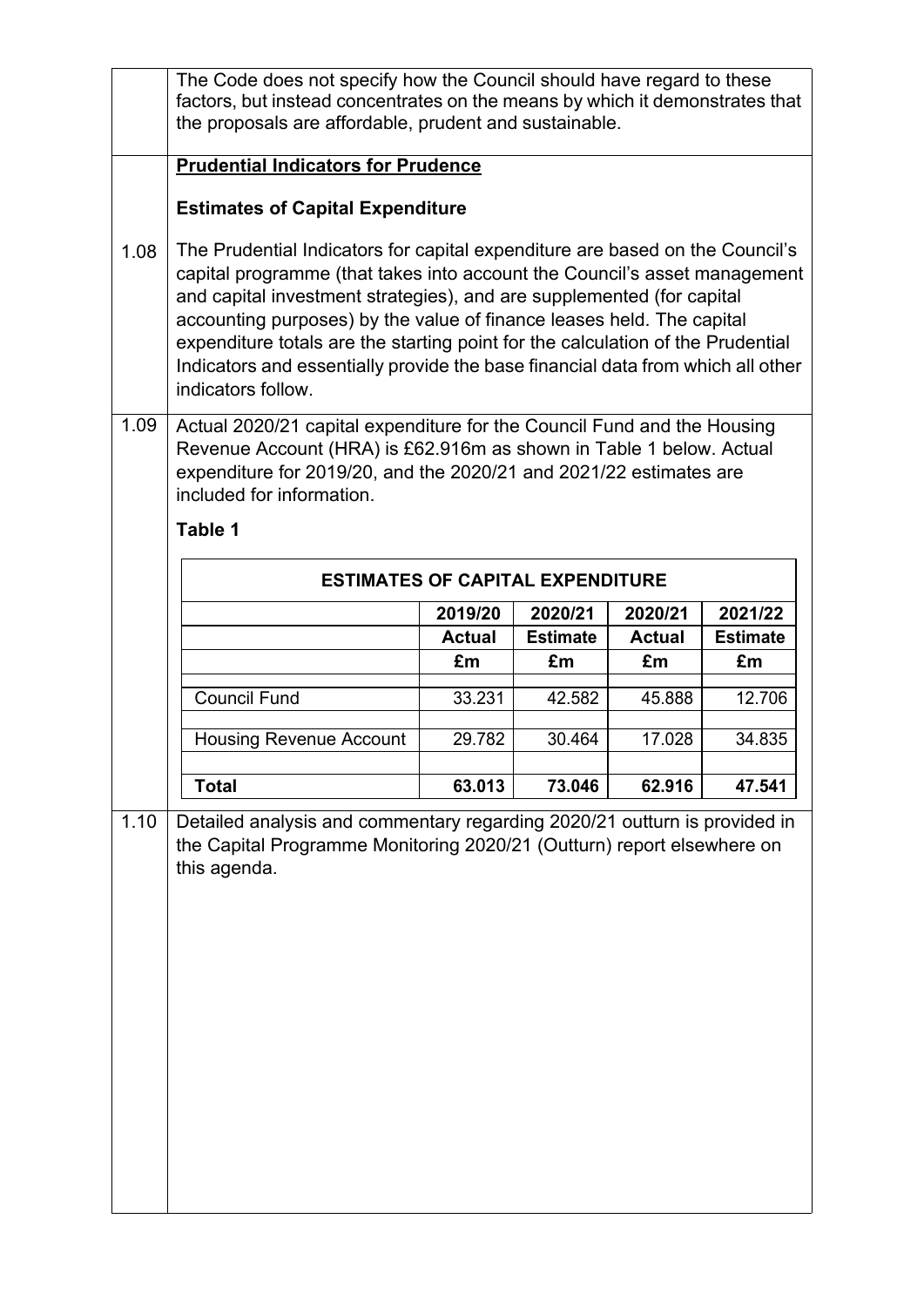|      | <b>Estimates of Capital Financing Requirement</b>                                      |                          |                            |                          |                            |
|------|----------------------------------------------------------------------------------------|--------------------------|----------------------------|--------------------------|----------------------------|
| 1.11 | The actual (average) capital financing requirement for 2020/21 is £351m as             |                          |                            |                          |                            |
|      | shown in Table 2 below. This is the measure of the Council's underlying need           |                          |                            |                          |                            |
|      | to finance capital expenditure by borrowing or other long term liabilities.            |                          |                            |                          |                            |
|      | Table 2                                                                                |                          |                            |                          |                            |
|      | <b>ESTIMATES OF CAPITAL FINANCING REQUIREMENT</b>                                      |                          |                            |                          |                            |
|      |                                                                                        | 2019/20<br><b>Actual</b> | 2020/21<br><b>Estimate</b> | 2020/21<br><b>Actual</b> | 2021/22<br><b>Estimate</b> |
|      |                                                                                        | £m                       | £m                         | £m                       | £m                         |
|      | <b>Council Fund</b>                                                                    | 213.557                  | 222.699                    | 217.805                  | 230.302                    |
|      | <b>Housing Revenue Account</b>                                                         | 131.638                  | 139.196                    | 133.196                  | 138.253                    |
|      | <b>Total</b>                                                                           | 345.195                  | 361.894                    | 351.000                  | 368.555                    |
|      | <b>Authorised Limit</b>                                                                |                          |                            |                          |                            |
|      | borrowing, which allows headroom to absorb unforeseen unfunded                         |                          |                            |                          |                            |
|      | expenditure. As can be seen, the actual position was well within the limit.<br>Table 3 |                          |                            |                          |                            |
|      | <b>AUTHORISED LIMIT FOR EXTERNAL DEBT</b>                                              |                          |                            |                          |                            |
|      |                                                                                        | 2019/20                  | 2020/21                    | 2020/21                  | 2021/22                    |
|      |                                                                                        | <b>Actual</b>            | <b>Estimate</b>            | <b>Actual</b>            | <b>Estimate</b>            |
|      |                                                                                        | £m                       | £m                         | £m                       | £m                         |
|      | <b>All Borrowing</b>                                                                   | 342.340                  | 395.000                    | 347.017                  | 390.000                    |
|      | <b>Other Long Term Liabilities</b>                                                     | 5.980                    | 35.000                     | 5.049                    | 35.000                     |
|      | <b>Total</b>                                                                           | 348.320                  | 430.000                    | 352.066                  | 425.000                    |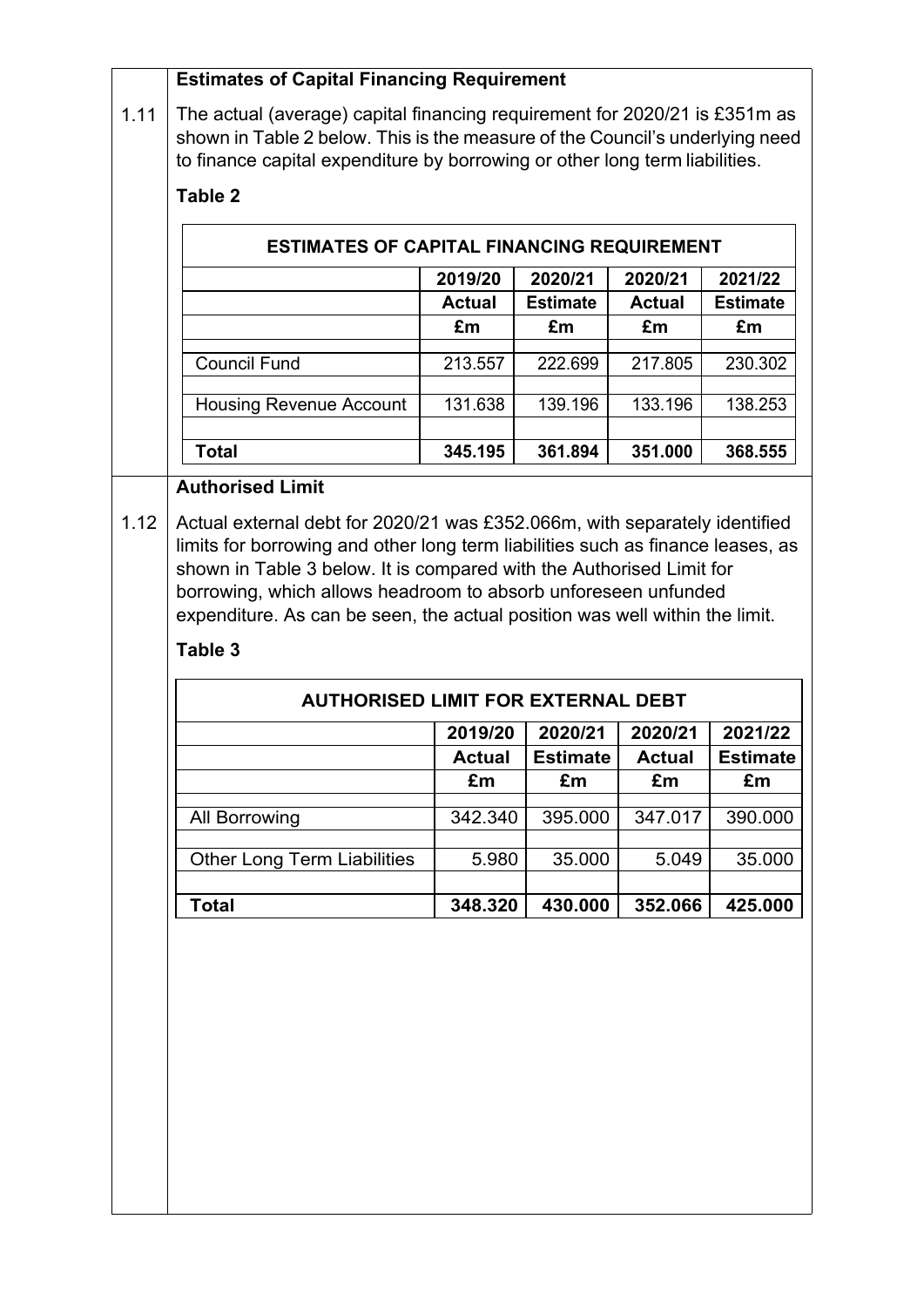| <b>Prudential Indicators for Affordability</b> |  |
|------------------------------------------------|--|
|------------------------------------------------|--|

# **Ratio of Financing Costs to Net Revenue Stream**

1.13 The actual ratio of financing costs to net revenue stream for 2020/21 are as indicated in Table 4 below.

### **Table 4**

|      |                                                                                 | 2019/20       | 2020/21         | 2020/21       | 2021/22         |
|------|---------------------------------------------------------------------------------|---------------|-----------------|---------------|-----------------|
|      |                                                                                 | <b>Actual</b> | <b>Estimate</b> | <b>Actual</b> | <b>Estimate</b> |
|      |                                                                                 | %             | $\%$            | $\%$          | $\%$            |
|      | <b>Council Fund</b>                                                             | 4.3%          | 4.3%            | 4.4%          | 4.6%            |
|      | <b>Housing Revenue Account</b>                                                  | 21.4%         | 25.7%           | 21.2%         | 21.4%           |
| 1.14 | As can be seen in the above, the actual ratio for the Council Fund are slightly |               |                 |               |                 |

| 2.00               | <b>RESOURCE IMPLICATIONS</b>                                   |
|--------------------|----------------------------------------------------------------|
| $\vert 2.01 \vert$ | There are no resource implications as a result of this report. |

| 3.00 | <b>CONSULTATIONS REQUIRED / CARRIED OUT</b> |
|------|---------------------------------------------|
| 3.01 | No consultation is required or carried out. |

| $\boxed{4.00}$ | <b>RISK MANAGEMENT</b>                                                                                                                                                                                                                                                                                     |
|----------------|------------------------------------------------------------------------------------------------------------------------------------------------------------------------------------------------------------------------------------------------------------------------------------------------------------|
| 4.01           | Decisions made which involve the Council's assets and its Capital<br>Programme often have very large and long term financial implications which<br>carry a variety of risks. This report assesses the affordability, prudence and<br>sustainability of the capital plans to manage those associated risks. |

| 5.00 | <b>APPENDICES</b> |
|------|-------------------|
| 5.01 | None.             |